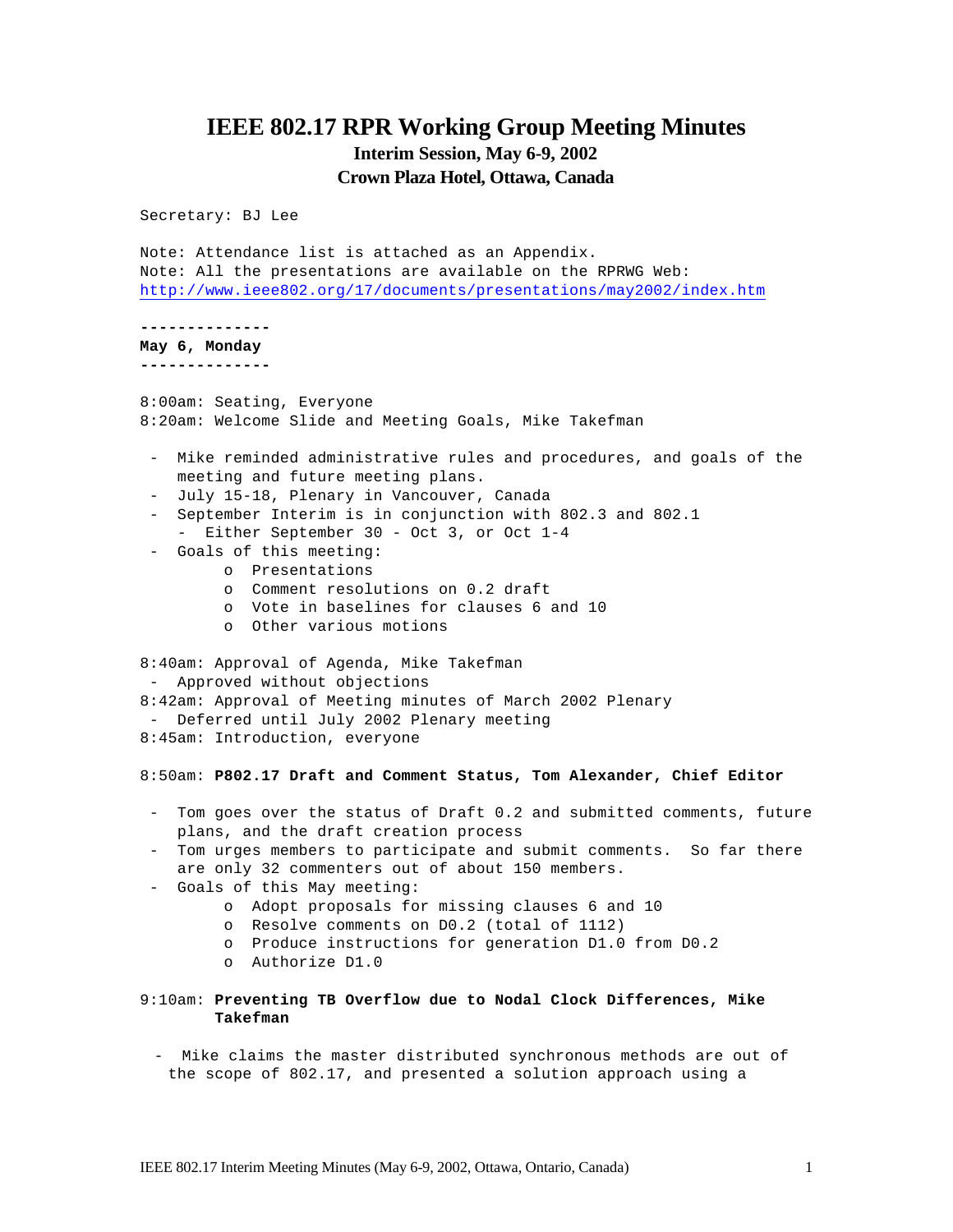separate gap control packet which is being protected by Cisco patent submission.

- C: Keeping low utilization is a much better solution, without additional control packets.
- C: Since each node is adjusting the clock independently, there is likely to be oscillation.
- A: The oscillation is only within 250ppm.
- C: There needs more corner case investigations to confirm that we are not solving non-existent problem.
- C: This should have been submitted as a comment, since there exists another comment regarding rate mismatch.
- Q: Why not create IPG (Inter Packet Gap) which can be made independent of line rate?
- A: Let us discuss more about it off-line.
- 9:40am: **Bridging Ad-Hoc (BAH) Overview, Marc Holness and Robert Castellano**
- Marc gave an overview on BAH activities and results. Presentations on findings and observations will follow.
- C: Was there a consensus within BAH on recommendation to the WG? A: Yes, except for one issue.
- 9:50am: Break

## 10:10am: **Flooding in 802.17 Networks, Anoop Ghanwani, Lantern Communications**

- Anoop presented an overview on BAH analysis and findings on various flooding methods in relations to frame duplication, misordering, and loss possibilities.
- C: If more than one node fail, frame duplication is still possible with source stripping.
- A: Yes.
- Q: What is the BAH recommendation?
- A: Unidirectional source-based stripping with steering, and unidirectional source and TTL-based stripping.
- 10:55am: **Bridging on 802.17 LAN with 802.1D/Q Compliance, Marc Holness, Nortel**
- Marc describes the key outcome of the compliance issue discussion, which should also be forward compatible with 802.17 spatial reuse property (if used).
- Q: Why DA stripping is not allowed when the flooding indicator is set?
- A: There are cases for 802.1D/Q compliance which will be covered in the next presentation.
- 11:25am: **802.1D/Q Compliance and Spatial Reuse, Robert Castellano**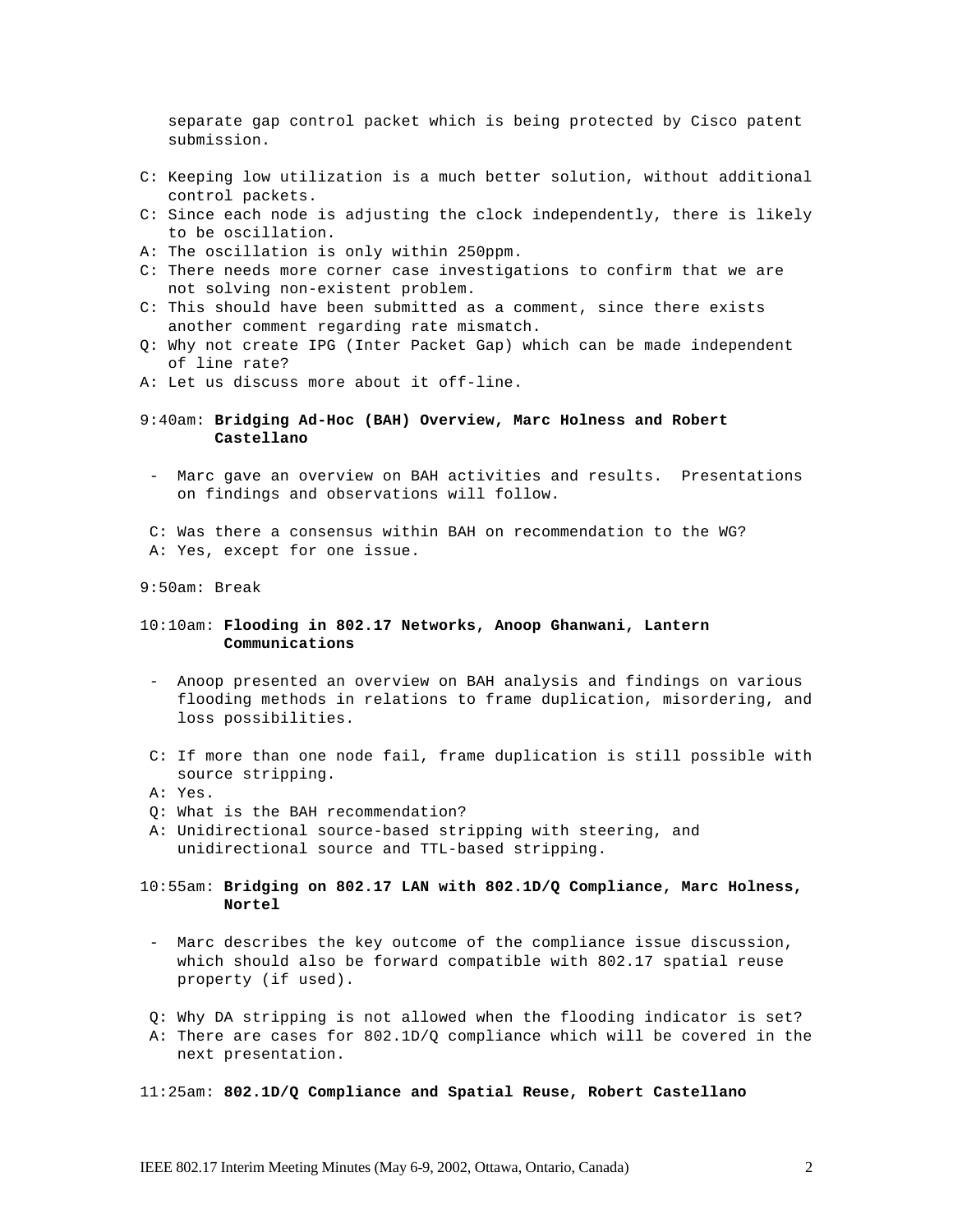- Bob presented a set of procedures to address the 802.17 PAR requirement for spatial reuse while satisfying the 802.1D/Q compliance, including a proposal for SRCS (Spatial Reuse Control Sublayer).
- C: SSID and DSID are extremely useful, regardless of the bridging.
- C: If RPR supports ring of routers, all these problems do not exist. If there are only bridges on the ring (instead of mixture of hosts and bridges as shown in the slide), the persistent flooding problem still exists? What information does ARP expect to get, e.g., SSID or MAC address?
- C: It seems that as we are discovering more issues to resolve in this area.
- C: If the host also has to implement SRCS, it is too much.

## 12:10pm: **802.17 Frame Structure and Bridging Ad-Hoc Support, Marc Holness, Nortel**

- Marc presented the requirements and recommendations for modified RPR frame format identified by BAH, and proposed the formation of frame format Ad Hoc.

12:35pm: Lunch Break

#### 1:35pm: **Rate Ad Hoc Report for Clause 6 to WG, Necdet Uzun, Cisco**

- Necdet presented an overview report of Rate Ad Hoc work.

#### 1:45pm: **RPR Topology Discovery Proposal, Necdet Uzun, John Lemon, Luminous**

- John presented a proposal for topology discovery protocol which is based on the Topology Ad Hoc group consensus.
- Q: Is topology discovery also triggered right after the protection event?
- A: No, the topology discovery is independent of protection.
- 2:05pm: **Introduction to evening discussion on Interop testing at UNH, Scott Valcourt**
- Gave a prelude to the actual presentation planned in the evening.
- 2:15pm: **Reference Model for RPR MAC, Anoop Ghanwani, Lantern**
- Anoop presented a proposal for MAC reference model.
- 2:30pm: **A Behavioural Description of the 802.17 MAC, Anoop Ghanwani, Lantern Communications**
- Anoop presented a proposal for behavioural specification of MAC.
- C: If you do not guarantee delay jitter of excess traffic for Class B, there is potential for frame misordering.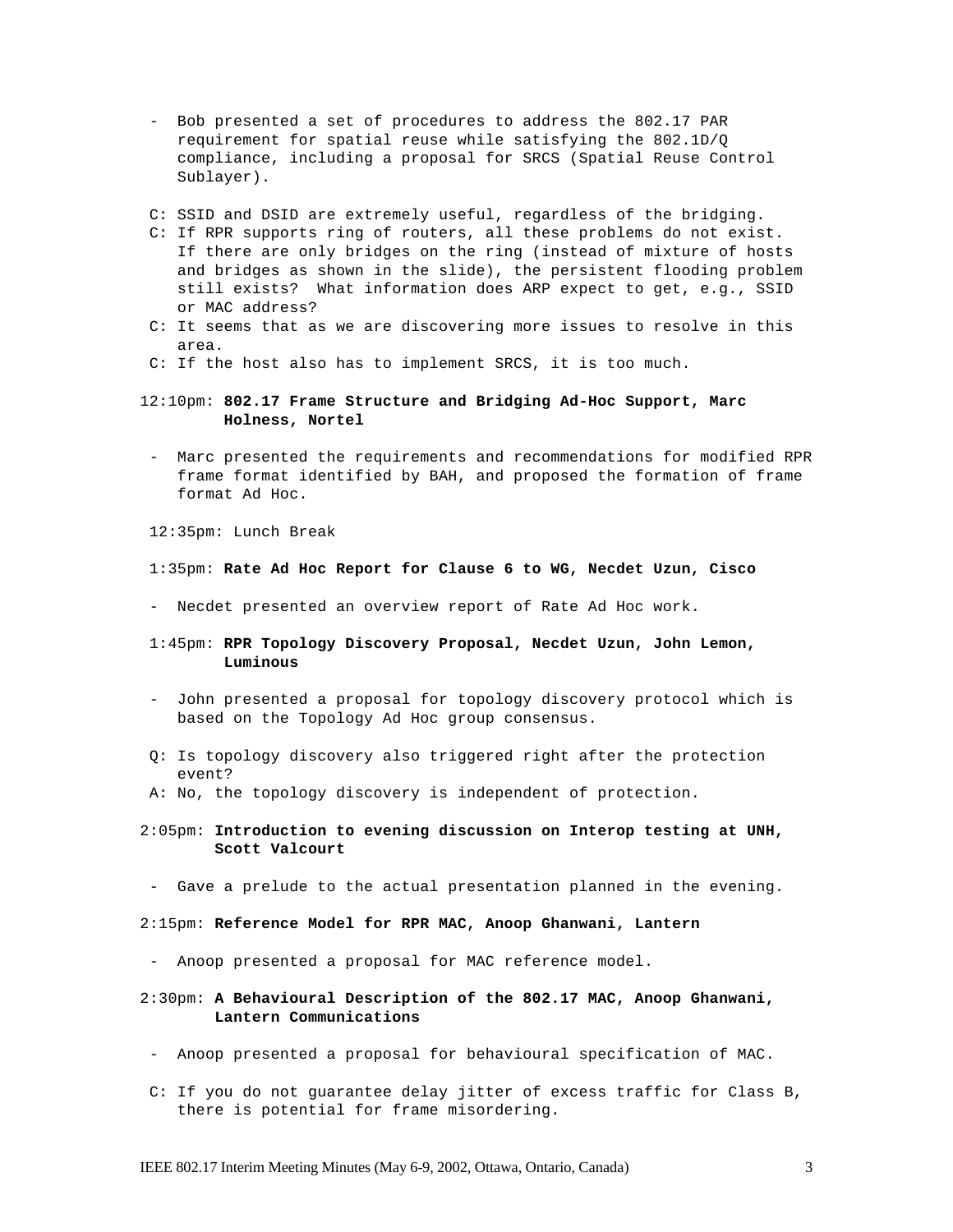- C: This new proposal could be added to the existing clause, but should not replace it.
- 2:50pm: Break
- 3:05pm: **RPR Frame Format Proposal (Clause 8.2), John Lemon, Luminous**
- John presented a proposal for new RPR header format.
- C: This work confirms the idea of forming a frame format ad hoc.
- 3:25pm: **The Darwin MAC Protocol Mystery, Harmen Van As, Vienna University of Technology**
- Harmen presented analysis and discussion of the current IEEE 802.17 work on fairness.
- 3:25pm: **Performance of the Darwin MAC Protocol, Jon Schringa, Vienna University of Technology**
- Jon Schringa presented simulation results on the performance Darwin proposal.
- Q: Have you considered multiple choke points?
- A: No.
- C: We need a behavioural model to put an end to performance comparison issues.
- 4:30pm: **Performance Analysis of Darwin: Steady State, Mark Joseph Francisco, Carleton University**
- Mark Francisco presented OPNET simulation results on performance of Darwin fairness proposal under steady state condition.
- C: The simulation scenario used in this study is considered too simple.
- Q: How faithful is the simulation model to the current draft Specification? Is the model available in public?
- A: Yes, it will be made available.
- 4:50pm: **IETF SONET/SDH Emulation: draft-malis-pwe3-02.txt, Tom Johnson, Litchfield Communcations**
	- Tom Johnson presented an overview of IETF PEW3 activity and potential application over RPR.
- C: the draft does not assume any specific L2 technology, but need to consider the particular capabilities of the underlying L2 technology.
- 5:10pm: **Performance Analysis of Darwin: Transient State, ChangCheng Huang, Carleton University**
- ChangCheng presented OPNET simulation results on performance of Darwin fairness proposal under transient state condition.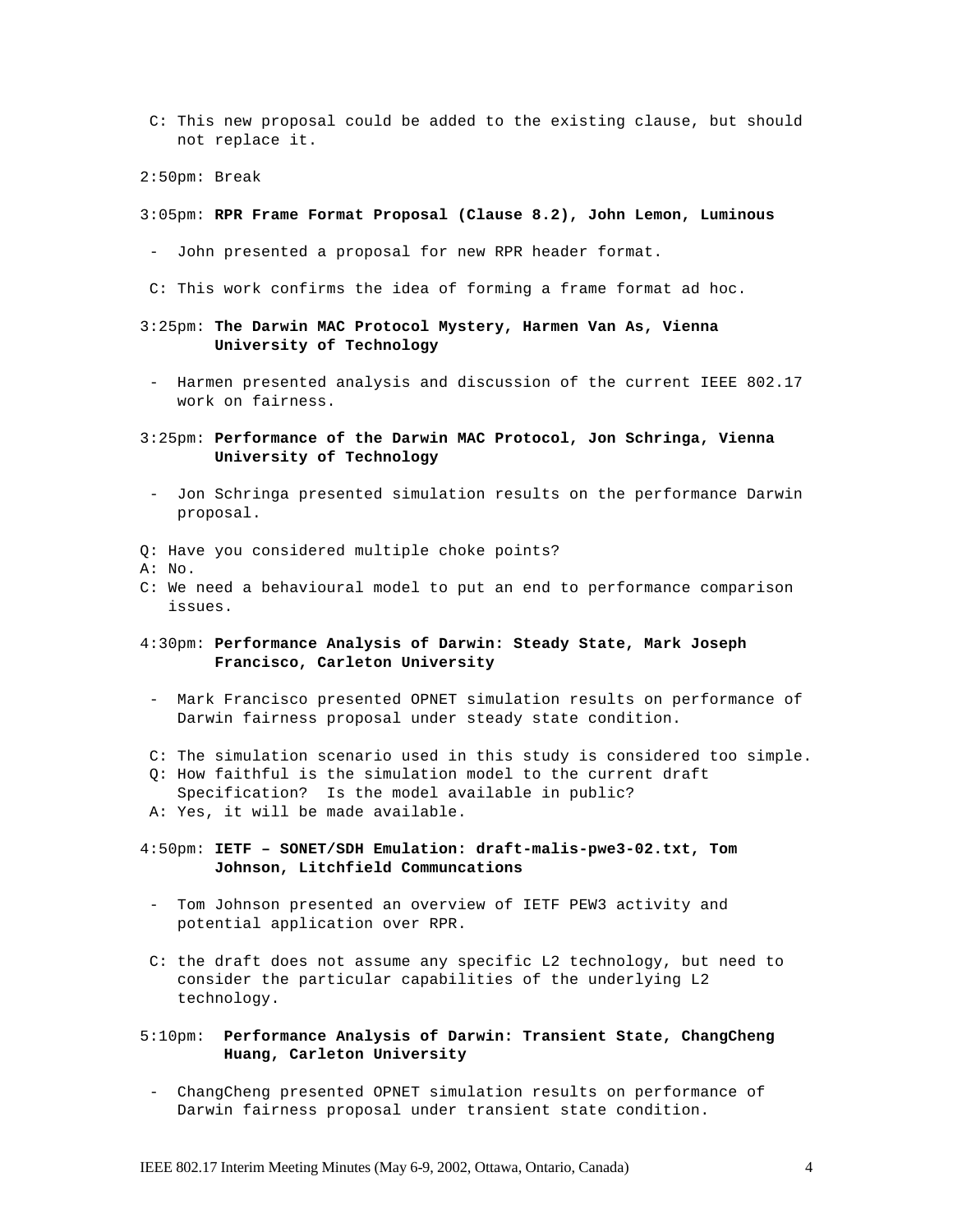5:25pm: **Creation of an Ad Hoc to respond to ITU-SG17, Li Mo, ZTE**

- Li Mo gave a brief overview on MSR, and an ad hoc group formed to draft a response letter.

C: We cannot act on the MSR liaison letter until July Plenary? A: No, but we would like to start creating a draft response letter.

- 5:35pm: **Presentation Conformance like and interoperability testing at the University of New Hampshire Interoperability Lab, Scott Valcourt**
- Scott Presented various aspects of interoperability testing activities conducted at UNH, including pointers how UNH can help RPRWG.
- C: It would be helpful to have a timeframe to tell us when and what to do now to get ready for interoperability tests when the products become available.
- Q: So far, most interoperability testings are done on point to point connections such as Ethernet. How challenging would it be to test multiple devices on a single ring?
- A: It would be challenging. In a Fibre Channel case, a half page guideline on loop starting sequence ended up with 18 page detailed specification of sequences and state diagrams after UNH tests.
- 6:40pm: RPRWG adjourned, with RPR alliance, RAH, and Editors meetings continue concurrently into the night.

**--------------- May 7, Tuesday ---------------** 8:00am – 6:00pm: Multiple Concurrent Comment Resolution Sessions

**----------------- May 8, Wednesday -----------------**

8:00am – 6:00pm: Multiple Concurrent Comment Resolution Sessions

**--------------- May 9, Thursday ---------------**

8:00am -10:30am: Comment Resolution Sessions

10:30am: Seating for WG session, Everyone 10:40am: Agenda Scrub, Mike Takefman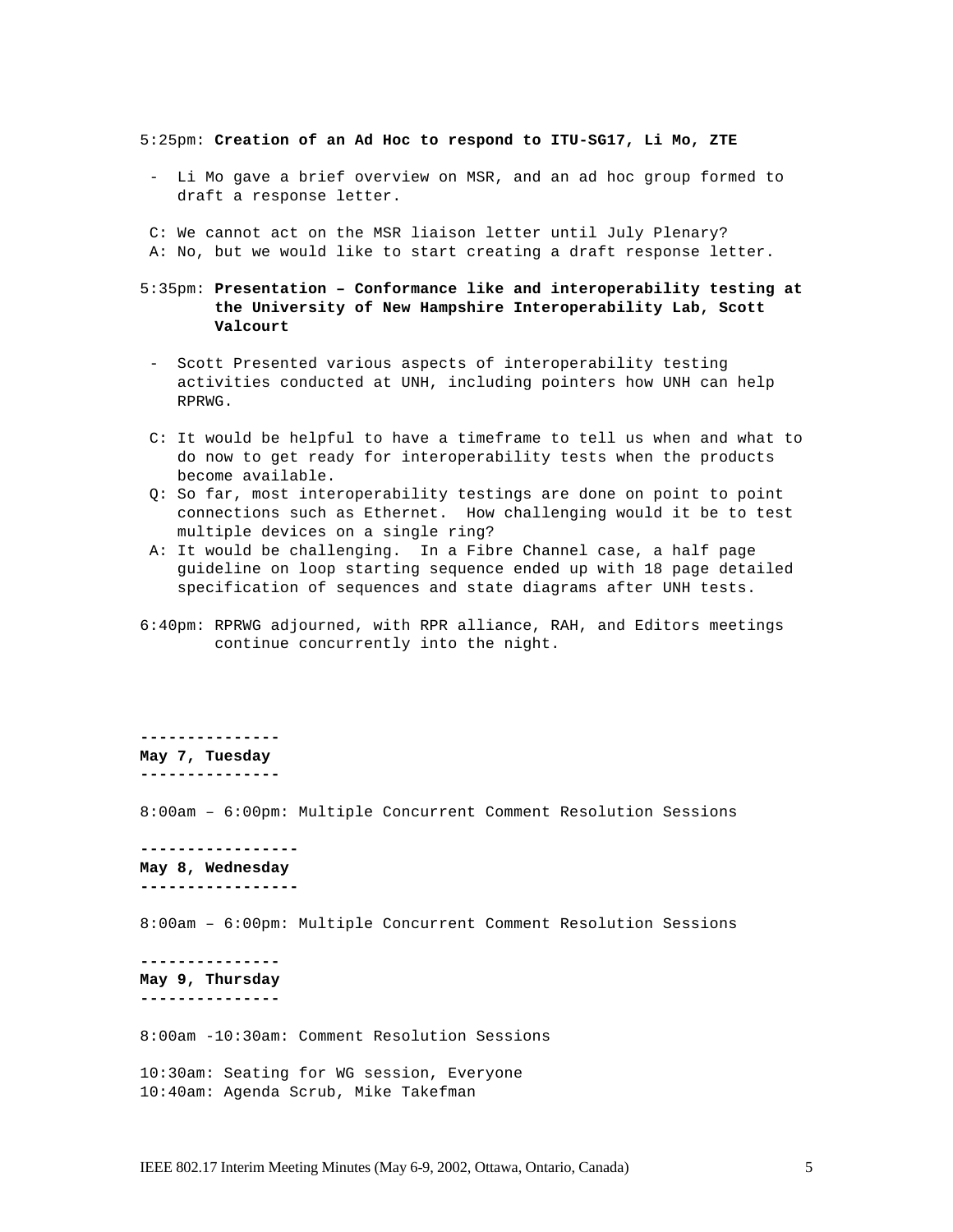### 10:45am: **Presentation – BAH Summary, Bob Castellano**

- Bob recapped flooding, 802.1D/Q compliance and spatial reuse, and frame format issues, and presented a motion to allow continuation of BAH work.

10:55am: **P802.17 Editors' Report, Tom Alexander**

- Tom presented a summary result of comment resolution sessions including a timeline for the next rounds of comment resolution process for Draft 1.0 until July meeting.
- Each section editors presented summary results, and unresolved comments to the WG.
- C: Comment resolution ad hoc should not make final decision to accept/reject comments, instead should defer the decision to the WG.
- C: Comments rejected due to missing suggested remedy should either be recirculated or indicated explicitly in the draft text (along with editor's comments)
- A: Chief editor will extract rejected comments from the CRD, and recirculate them with the new draft.
- WG proceeds to resolve the deferred unresolved comments in Clause 9: MAC Fairness

. Comment resolution on Comment #163

Proposed resolutions:

- (1) This issue to be forwarded to Ad Hoc group chartered to resolve fairness issues. (David James)
- (2) Should be rejected due to the fact that the comment is an element of a new proposal for the fairness algorithm rather than a comment to address the issue found current accepted text. (Steve Wood)
- (3) Request the commenter to provide detailed information and interaction with what is in the existing draft. (Harry Peng)

Result by WG voting members only Proposal (1) Y: 19 N: 25 A: 2 (failed) Proposal (2) Y: 27 N: 16 A: 4 (failed) Proposal (3) Y: 15 N: 28 A: 1 (failed)

Result by everyone in the room Proposal (1) Y: 20 N: 39 A: 5 (failed) Proposal (2) Y: 40 N: 19 A: 6 (failed) Proposal (3) Y: 21 N: 41 A: 1 (failed)

\* Comment # 163 remains unresolved.

12:15pm: Lunch Break

1:15pm: **WG resolution of the unresolved comments in Clause 9 continues.**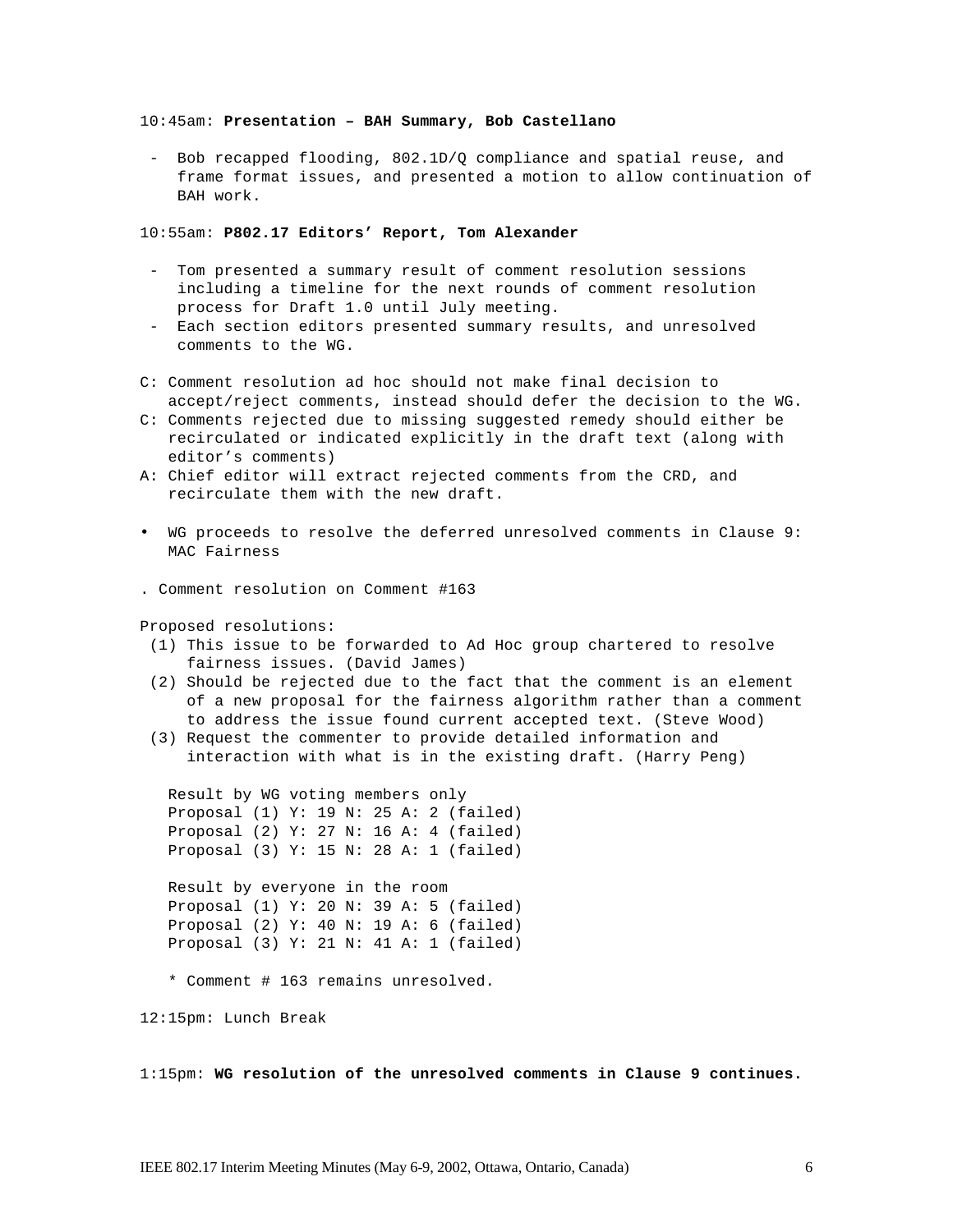```
. Comment resolution on Comment #308
WG Proposed resolution:
To be forwarded to the RAH for detailed bit assignments with the intent 
that the type A fairness frame not exceed 16 bytes in size. (David 
James)
     Result by everyone in the room
     Y: 48 N: 0 A: 11
     Resolution adopted.
. Comment resolution on Comment #183
      Follow the resolution for comment #308.
     Passed without objection.
. Comment resolution on Comment #457
WG Proposed resolution:
   (1) Reject. Refine Clause 9 to be self-sufficient with all of the 
       information without actually importing all of the contribution 
       into the draft.
   (2) Invite the commenter to provide more detailed contribution text.
   (3) Accept those scenarios for inclusion in the informative annex 
       (Annex I). The references to RIAS and mathematical equations not 
       be included.
     Result by everyone in the room
     Proposal (1) Y: 28 N: 12 A: 16 (failed)
     Proposal (2) Y: 12 N: 38 A: 7 (failed)
     Proposal (3) Y: 8 N: 31 A: 15 (failed)
      * Comment #457 remains unresolved.
```
Motion 2002-5-09-01 (Time 2:10pm) Move to adopt all resolutions to comments on Section 4 (Clause 9), as resolved by comment resolution ad hoc, including requests for contributions and requests to form ad hoc groups as necessary. (Technical) M: Necdet Uzun S: Anoop Ghanwani Yes: 999 No: 0 Abstain: 0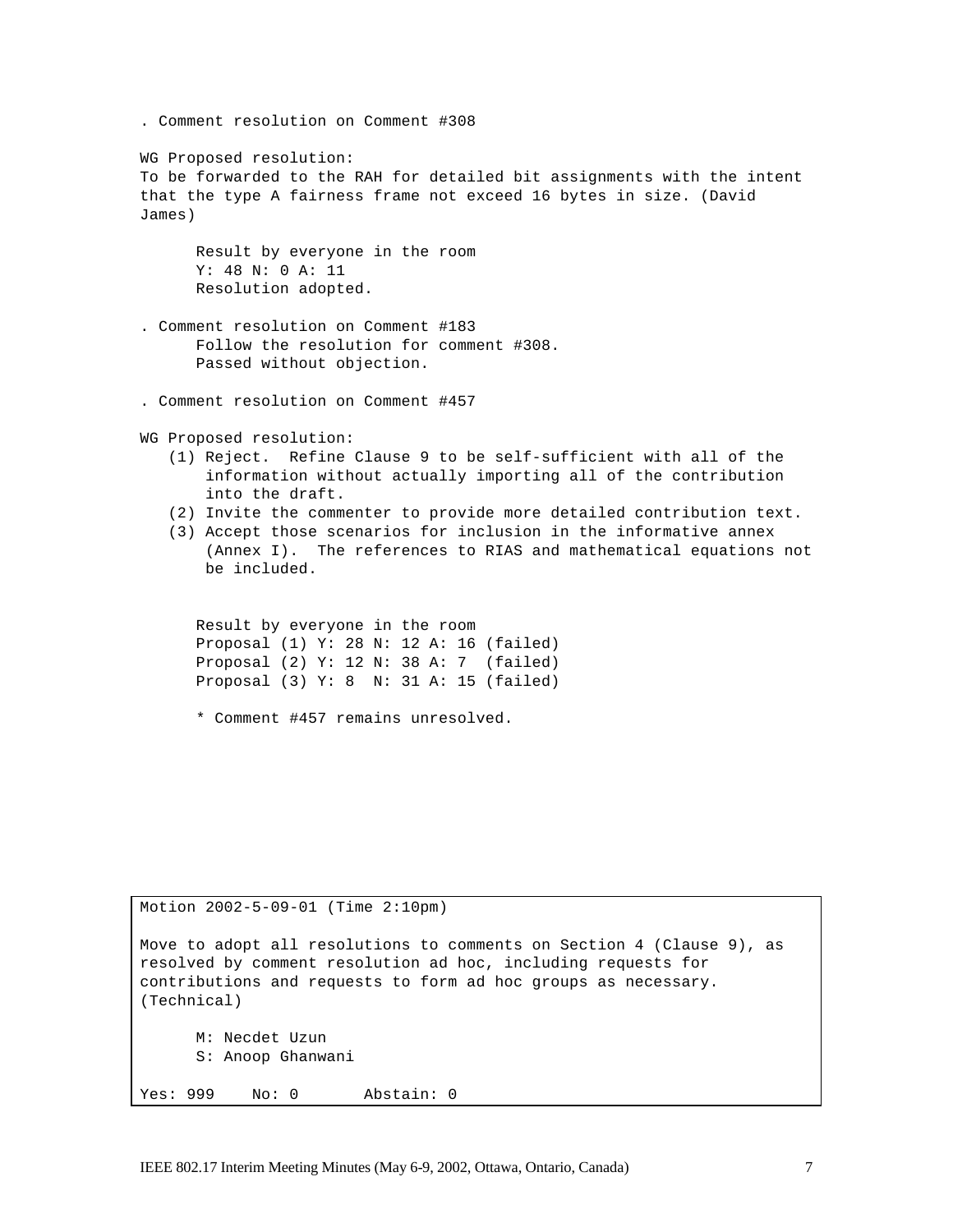Passed without objection.

C: Section editors should provide summary report on technical issues involved in the comment resolution before the actual voting on the motions. C: These motions will have to be ratified at the July Plenary meeting.

Motion 2002-5-09-02 (Time 2:25pm)

Move to grant editors license to resolve and implement all unresolved editorial comments on Section 4 (Clause 9, Fairness) (Technical)

M: Necdet Uzun S: Anoop Ghanwani

Yes: 999 No: 0 Abstain: 0 Passed without objection.

2:27pm: **Section 2 (Data path) Comment Resolution Summary, Steve Wood and Jim Mollenaur** 

• WG resolution of the unresolved comments follows:

. Comment resolution on Comment #192

 WG Proposed resolution: Follow the ad hoc decision. Resolution adopted without objection.

. Comment resolution on Comment #194

 WG Proposed resolution: Follow the ad hoc decision. Resolution adopted without objection.

. Comment resolution on Comment #539

 WG Proposed resolution: Accept the contribution with the action item to the RAH to provide less confusing names than A0 and A1.

 Y: 43 N: 0 A: 6 Resolution adopted.

. Comment resolution on Comment #775

 WG Proposed resolution: Two RAC representatives have verified that the IEEE RAC would reject any proposed STD that does not support 64 bit addressing unless transparent bridging is being supported by that same standard.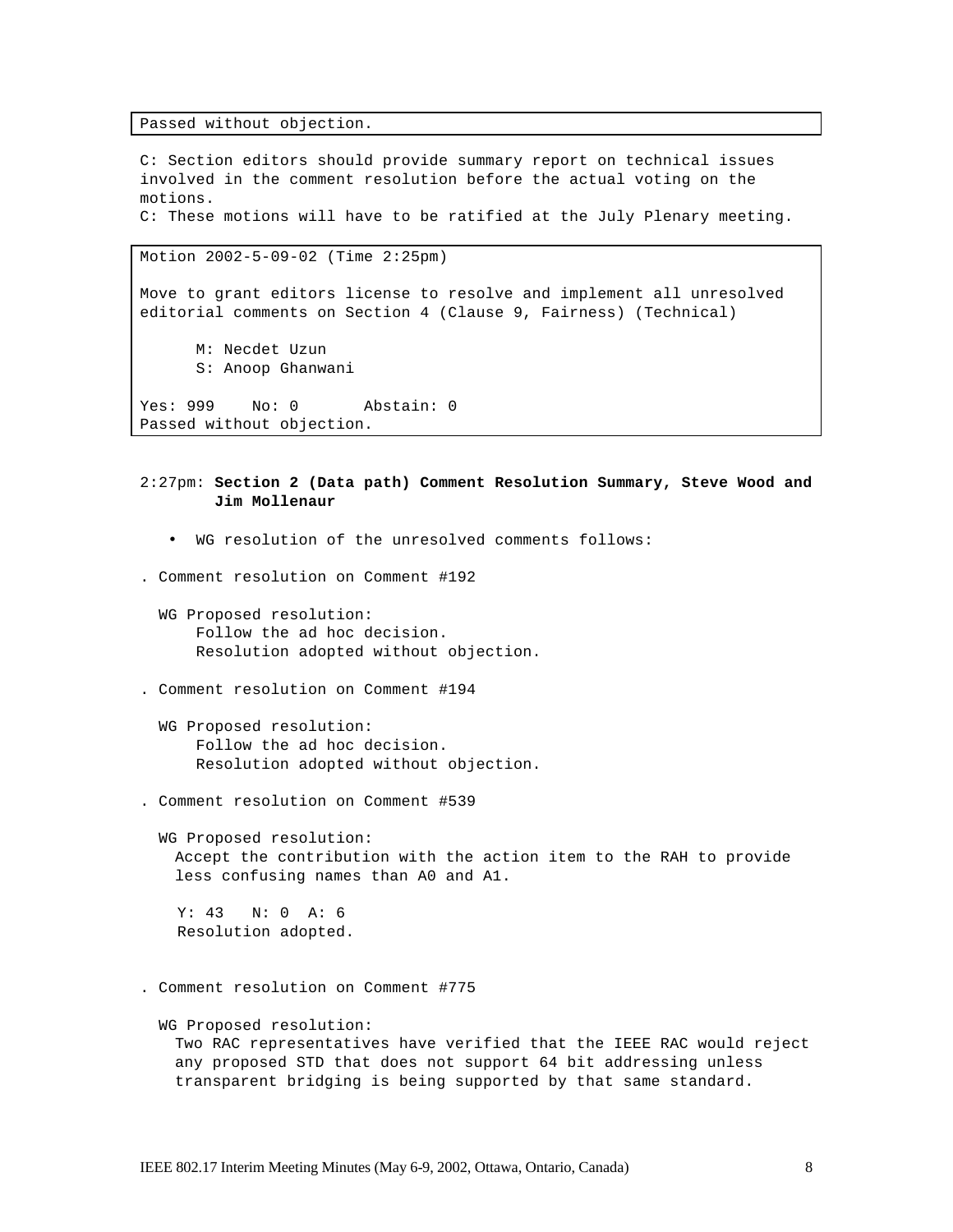```
802.17 shall support transparent bridging. Therefore the use of 48 
   bit addresses is sufficient. 
    Resolution adopted without objection.
. Comment resolution on Comment #1139
 WG Proposed resolution:
    (1) Control frames will not be less than 8 bytes.
    (2) Control frames will not be less than 8 bytes. The minimum data 
        payload size shall be 46 bytes for transparent bridge 
        compatibility with Ethernet.
    (3) Defer the resolution of this comment to another ad hoc.
  Proposal (1) Y: 21 N: 0 A: 17 (Resolution adopted)
   Proposal (2) Y: 15 N: 19 A: 14 (failed)
   Proposal (3) Y: 24 N: 9 A: 11 (failed)
    Resolution adopted.
. Comment resolution on Comment #1226
  WG Proposed resolution:
    (Refer to CRD for the resolution and vote result).
. Comment resolution on Comment #289
  WG Proposed resolution:
    Resolution adopted without objection.
. Comment resolution on Comment #298
 WG Proposed resolution:
    Adopt the resolution to #308.
    Resolution adopted without objection.
. Comment resolution on Comment #295
 WG Proposed resolution:
    The TTL field in the payload of control frames be removed. If 
    needed for specific control frames, it can be defined for them.
    Y: 11 N: 9 A: 20 (failed)
. Comment resolution on Comment #665
 WG Proposed resolution:
    (Refer to CRD for the text for Resolution proposal one.)
    (2) Accept as is. The remediy as specified was the recommendation 
        accepted by 802.1.
    Proposal (1) Y: 4 N: 21 A: 15 (failed)
    Proposal (2) Y: 30 N: 1 A: 12 (Adopted)
```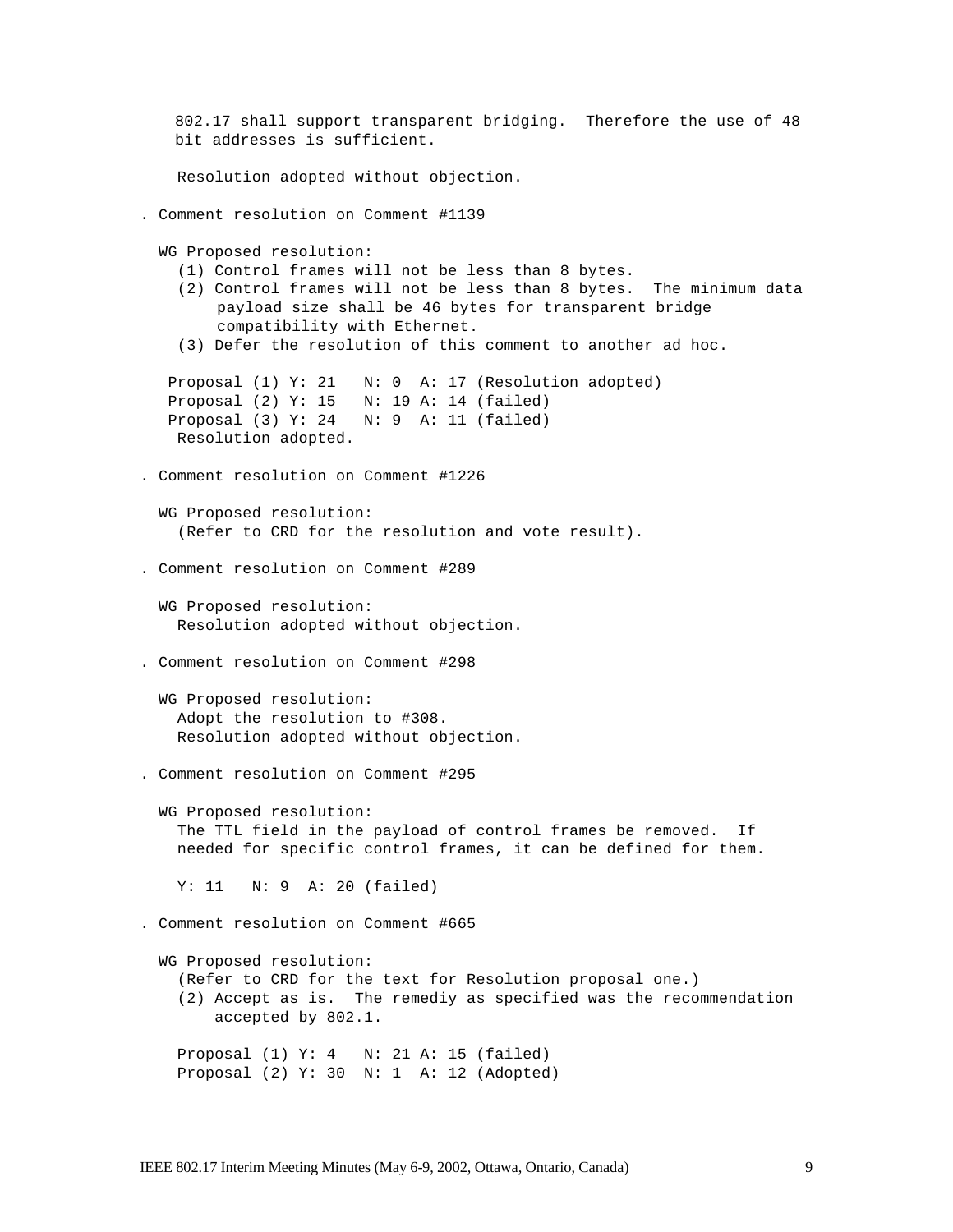Motion 2002-5-09-03 (Time 4:30pm)

Move to adopt all resolutions to comments on Section 2 (MAC), as resolved by comment resolution ad hoc, including requests for contributions and requests to form ad hoc groups as necessary. (Technical)

M: Steve Wood S: David James

Yes: 999 No: 0 Abstain: 0 Passed without objection.

Motion 2002-5-09-04 (Time 4:32pm)

Move to grant editors license to resolve and implement all unresolved editorial comments on Section 2 (MAC) (Technical)

M: Bob Love S: Steve Wood

Yes: 999 No: 0 Abstain: 0 Passed without objection.

Motion 2002-05-09-05 (Time 4:38pm)

The contents of "clause06\_MAC\_datapath\_rah\_5.6.pdf" be adopted as the basis for the Clause 6 "MAC Datapath" in Task Force Working Document v1.0 of P802.17. (Technical)

M: John Lemon S: Raj Sharma

Yes: 999 No: 0 Abstain: 0 Passed without objection.

Motion 2002-05-09-06 (Time 4:40pm)

The contents of "clause10\_topology\_tah.pdf" be adopted as the basis for the Clause 10, "Topology" in Task Force Working Document v1.0 of P802.17. (Technical) M: John Lemon S: Italo Busi Yes: 999 No: 0 Abstain: 0 Passed without objection.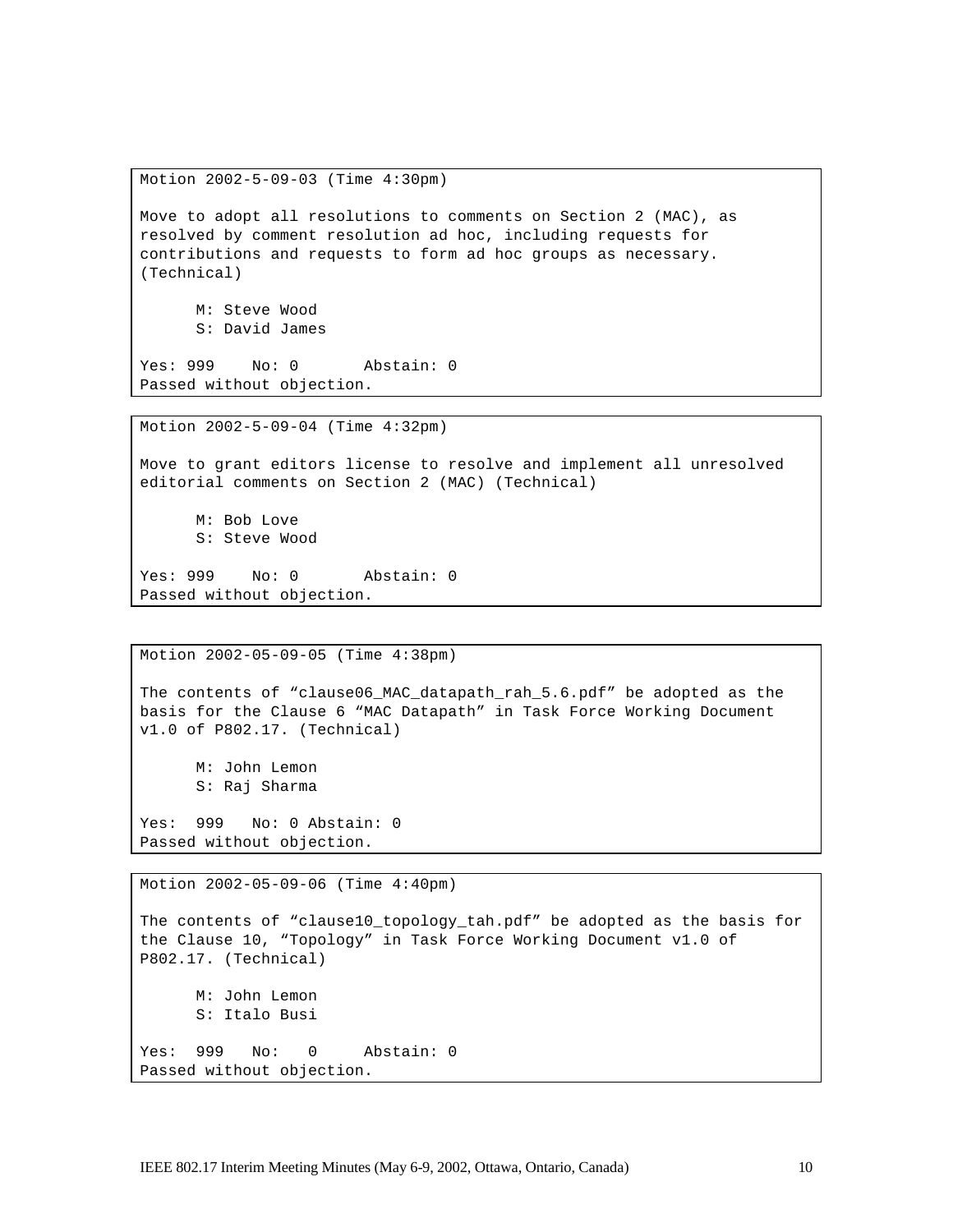4:40pm: **Annex F (Section 7) Comment Resolution Summary, Bob Castellano** 

- WG resolution of the unresolved comments follows:
- . Comment resolution on Comment #176 Deferred to BAH (without objection)
- . Comment resolution on Comment #177
- Deferred to BAH (without objection)
- . Comment resolution on Comment #655 Deferred to BAH (without objection)

Motion 2002-5-09-07 (Time 4:50pm)

Move to adopt all resolutions to comments on Section 7 (Bridging) as resolved by comment resolution ad hoc, including requests for contributions and requests to form ad hoc groups as necessary. (Technical)

M: Marc Holness S: Bob Castellano

Yes: 999 No: 0 Abstain: 0 Passed without objection.

Motion 2002-5-09-08 (Time 4:52pm)

Move to grant editors license to resolve and implement all unresolved editorial comments on Section 7 (Bridging). (Technical)

M: Bob Love S: Khaled Amer

Yes: 999 No: 0 Abstain: 0 Passed without objection.

4:55pm: **Section 3 (PHY) Comment Resolution Summary, Harry Peng** 

• WG resolution of the unresolved comments follows: None.

Motion 2002-5-09-09 (Time 4:58pm)

Move to adopt all resolutions to comments on Section 3 (PHY) as resolved by comment resolution ad hoc, including requests for contributions and requests to form ad hoc groups as necessary. (Technical)

M: Harry Peng S: Rhett Brikovskis Yes: 999 No: 0 Abstain: 0 Passed without objection.

Motion 2002-5-09-10 (Time 5:00pm)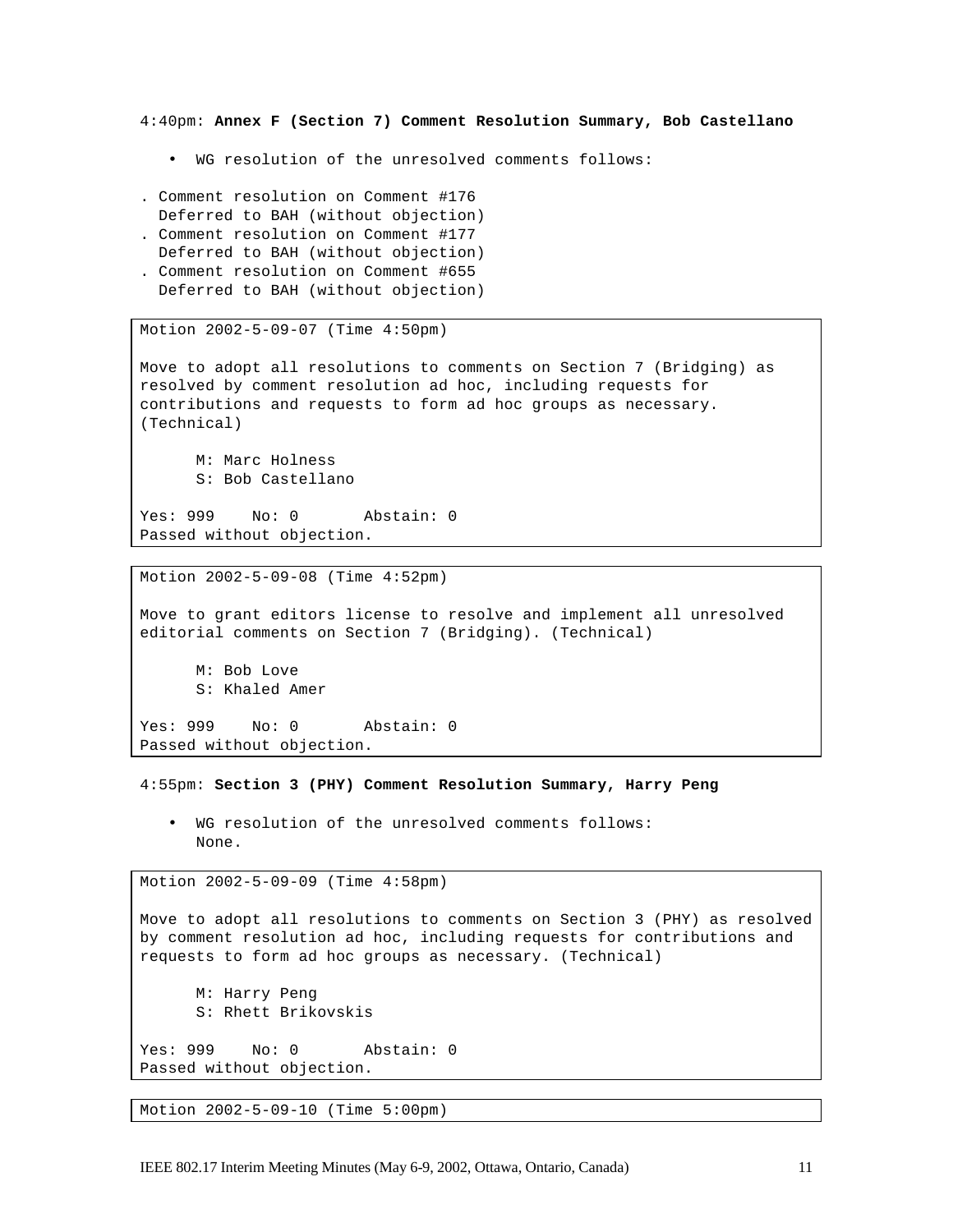```
Move to grant editors license to resolve and implement all unresolved 
editorial comments on Section 3 (PHY). (Technical)
     M: Rhett Brikovskis
     S: Peter Jones
Yes: 999 No: 0 Abstain: 0
Passed without objection.
```
## 5:01pm: **Section 5 (Topology/Protection) Comment Resolution Summary, Jason Fan and Jim Kao**

• WG resolution of the unresolved comments follows: None.

```
Motion 2002-5-09-11 (Time 5:13pm)
```
Move to adopt all resolutions to comments on Section 5 (Topology and Protection) as resolved by comment resolution ad hoc, including requests for contributions and requests to form ad hoc groups as necessary. (Technical)

M: Jason Fan S: Jim Kao Yes: 999 No: 0 Abstain: 0 Passed without objection.

Motion 2002-5-09-12 (Time 5:15pm)

Move to grant editors license to resolve and implement all unresolved editorial comments on Section 5 (Topology and Protection). (Technical)

M: Jim Kao S: Jason Fan Yes: 999 No: 0 Abstain: 0 Passed without objection.

5:17pm: **Section 1 (Overview) Comment Resolution Summary, Bob Sultan**

• WG resolution of the unresolved comments follows: None.

Motion 2002-5-09-13 (Time 5:25pm)

Move to adopt all resolutions to comments on Section 1 (Overview) as resolved by comment resolution ad hoc, including requests for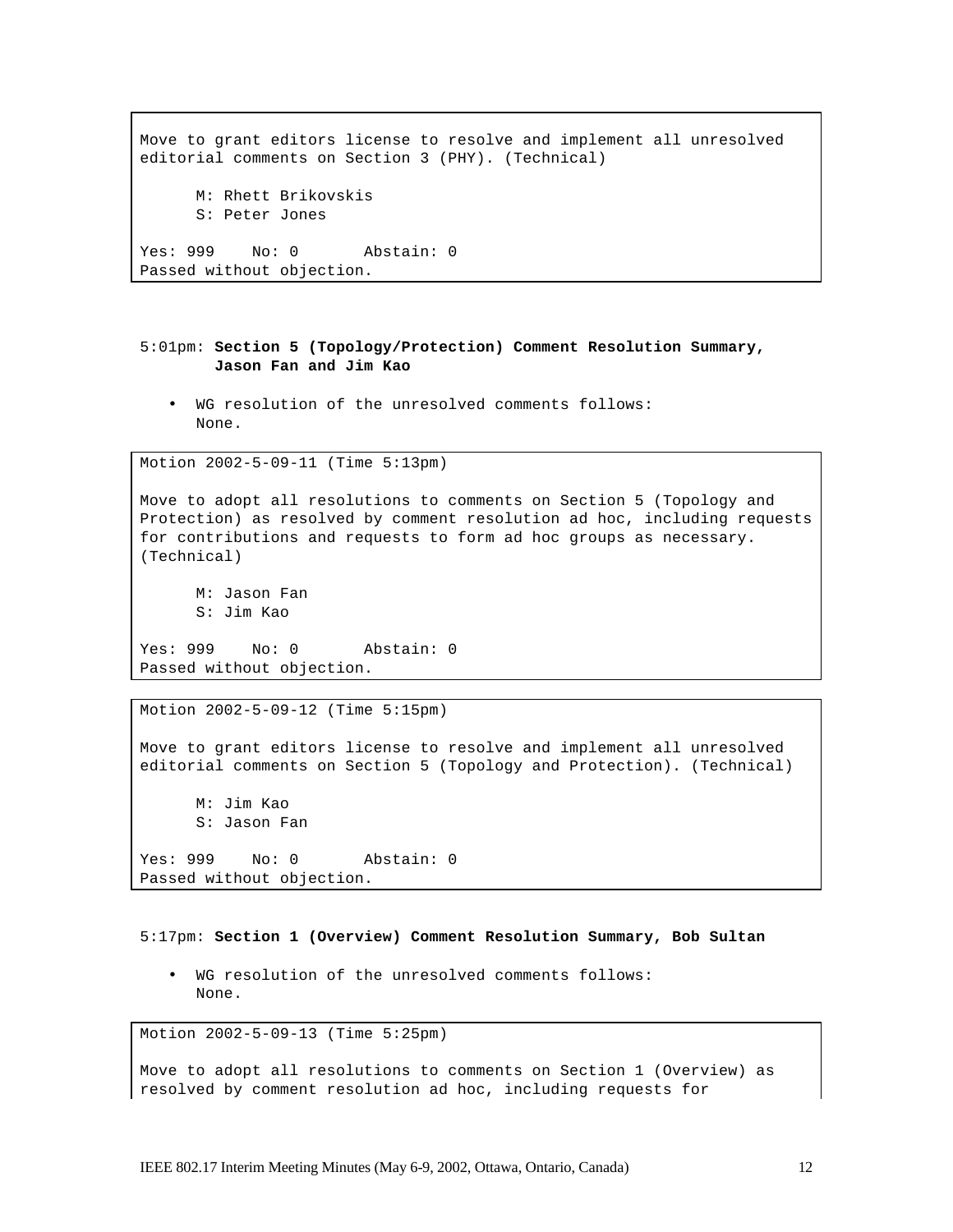```
contributions and requests to form ad hoc groups as necessary. 
(Technical)
     M: Bob Sultan
     S: Bob Love
Yes: 999 No: 0 Abstain: 0
Passed without objection.
```

```
Motion 2002-5-09-14 (Time 5:27pm)
Move to grant editors license to resolve and implement all unresolved 
editorial comments on Section 1 (Overview). (Technical)
      M: Bob Sultan
      S: Khaled Amer
Yes: 999 No: 0 Abstain: 0
Passed without objection.
```
5:27pm: **OAM Section Comment Resolution Summary, Rhett Briskovskis**

- WG resolution of the unresolved comments follows: None.
- C: Removal of P from "OAM&P" needs further investigation and clarification in collaboration with 802.3ah (EFM) group. • Chair will take an action on this.

. Comment resolution on Comment #319

WG Proposed resolution: (Refer to CRD for the text of proposed resolutions one and two).

 Proposal (1) Y: 8 N: 0 A: 31 (Adopted) Proposal (2) Y: 2 N: 7 A: 30 (Failed)

• Glenn Parsons volunteered to be a liaison to IETF for 802.17 MIB, and WG approved it without objections.

```
Motion 2002-5-09-15 (Time 5:55pm)
Move to adopt all resolutions to comments on Section 6 (OAM & MIB) 
Section as resolved by comment resolution ad hoc, including requests for 
contributions and requests to form ad hoc groups as necessary. 
(Technical)
     M: Peter Jones
     S: Rhett Briskovskis
Yes: 999 No: 0 Abstain: 0
Passed without objection.
```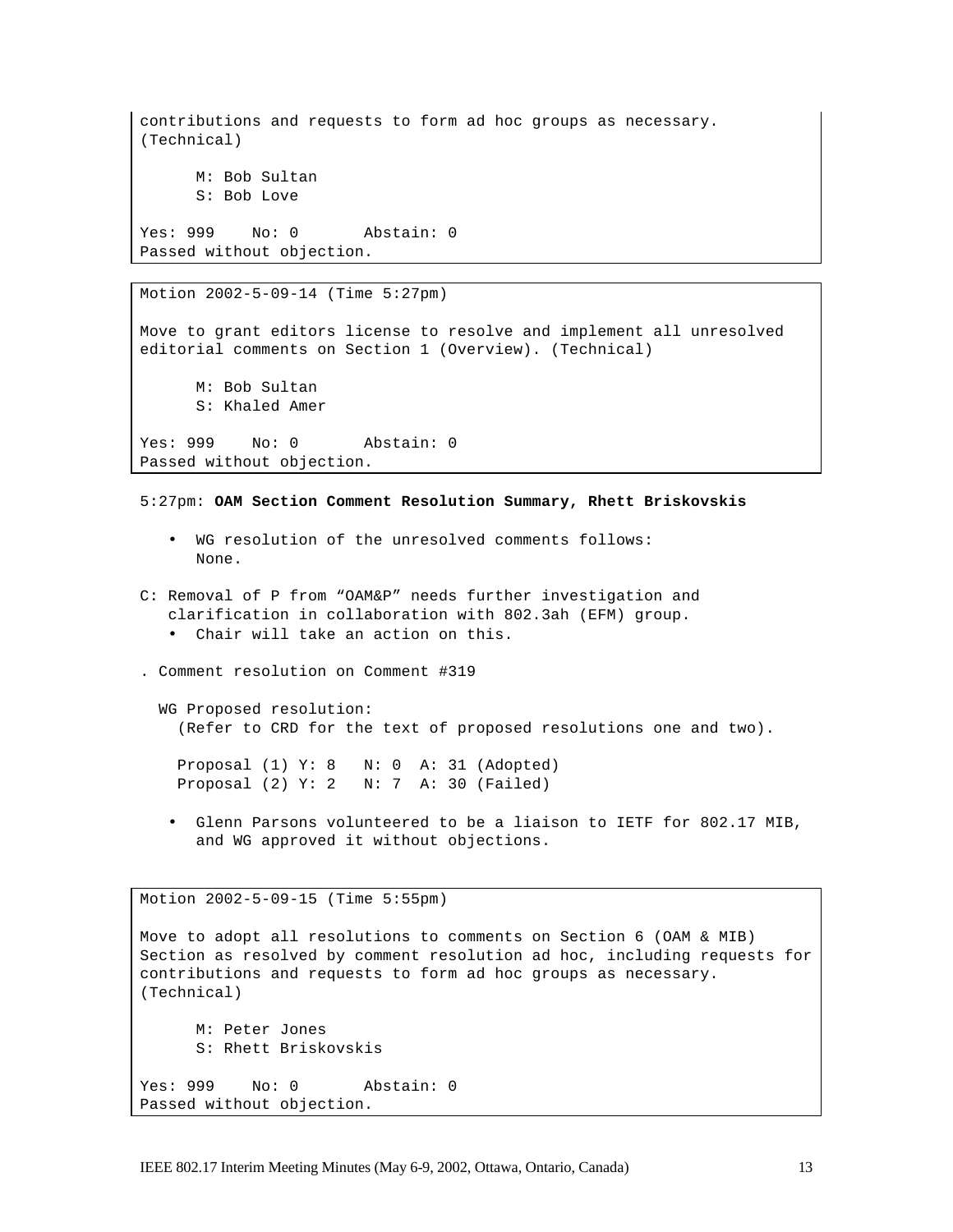Motion 2002-5-09-16 (Time 5:58pm) Move to grant the editors license to resolve and implement all unresolved editorial comments on Section 6 (OAM & MIB). (Technical) M: Peter Jones S: Bob Love Yes: 999 No: 0 Abstain: 0

Passed without objection.

Motion 2002-5-09-17 (Time 6:00pm)

Move to adopt all resolutions to comments on Section 0 (Global Comments) Section as resolved by comment resolution ad hoc, including requests for contributions and requests to form ad hoc groups as necessary. (Technical)

M: Bob Love  $S$ :

Yes: 999 No: 0 Abstain: 0 Passed without objection.

Motion 2002-5-09-18 (Time 5:58pm)

Move to grant the editors license to resolve and implement all unresolved editorial comments on Section 0. (Technical) M: Bob Love

S: Tom Alexander

Y: 999 N: 0 Abstain: 0 Passed without objection.

Motion 2002-5-09-19 (Time 6:02pm)

Move that the C Code and CRC Calculation Annex editor be given editorial license to resolve the comments against the C-code and CRC calculation informative annexes and to update them to conform with the changes adopted for the other clauses. (Technical) M: Bob Love S: Tom Alexander Y: 999 N: 0 Abstain: 0 Passed without objection.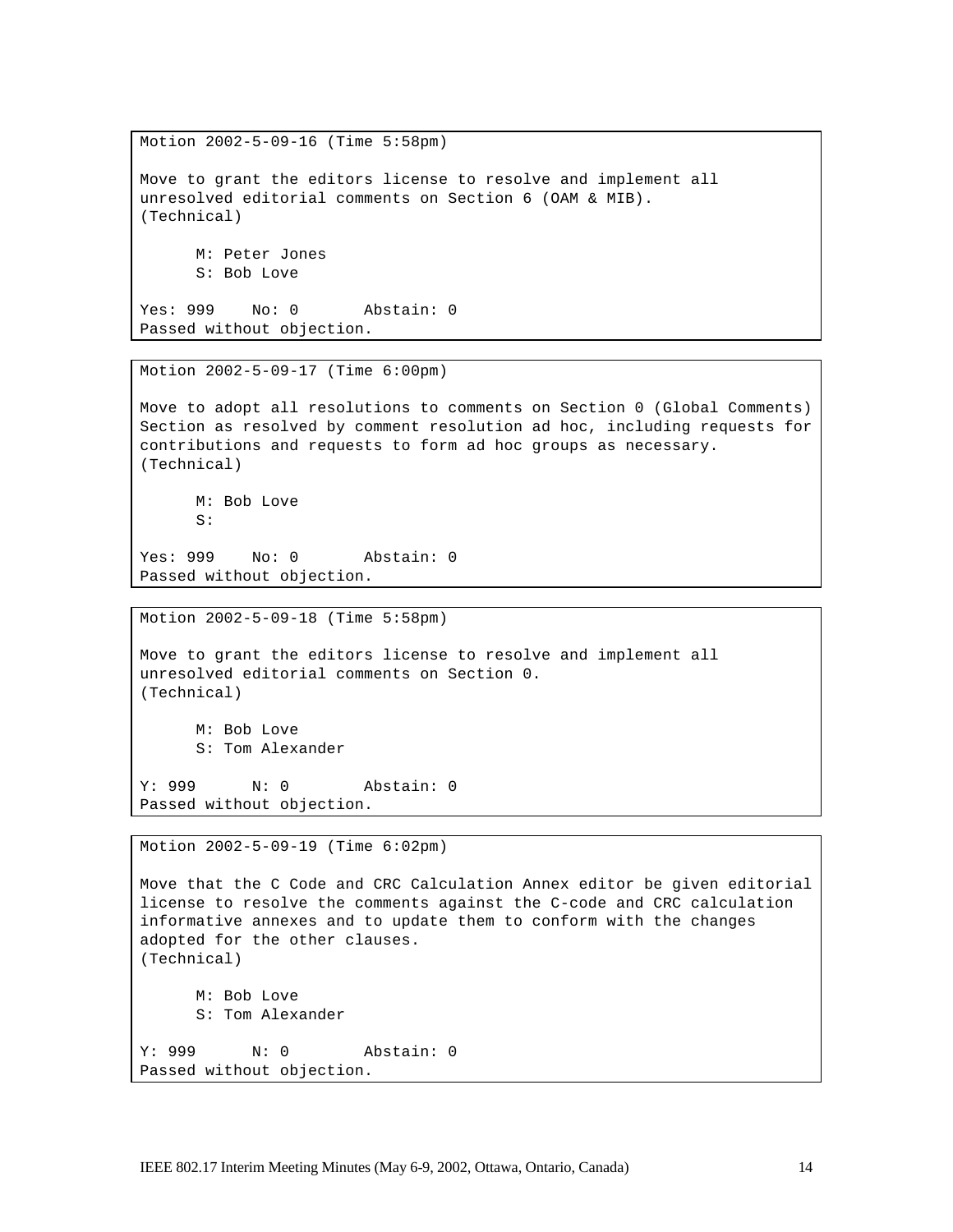#### **Motion 2002-5-09-20 (Time 6:03pm)**

Move to authorize Chief Editor and Editors to create P802.17/D1.0 based on D0.2 and the instructions contained within those comment resolutions that have been formally approved by the TF at the May 2002 meeting. (Procedural)

M: John Lemon S: Lauren Schlicht

See the following Amendment.

#### **Amendment to Motion 2002-5-09-20 (Time 6:10pm)**

Move to authorize Chief Editor and Editors to create P802.17/D0.3 based on D0.2 and the instructions contained within those comment resolutions that have been formally approved by the TF at the May 2002 meeting . (Procedural)

M: Geoff Thomson S: Bob Love

Yes: 19 No: 18 Abstain: 8 Amended.

## **Amended Motion 2002-5-09-20 (Time 6:10pm)**

Move to authorize Chief Editor and Editors to create P802.17/D0.3 based on D0.2 and the instructions contained within those comment resolutions that have been formally approved by the TF at the May 2002 meeting . (Procedural)

M: John Lemon S: Lauren Schlicht

Yes: 999 No: 0 Abstain: 0 Passed without objections.

#### **Motion 2002-5-09-21 (Time 6:18pm)**

Move to extend the RAH to work on issues in the current draft and propose text, state machines and tables, as appropriate for fairness issues based on the existing draft (Procedural)

M: Khaled Amer S: Bob Love

Yes: 999 No: 0 Abstain: 0 Passed without objection.

**Motion 2002-5-09-22 (Time 6:30pm)**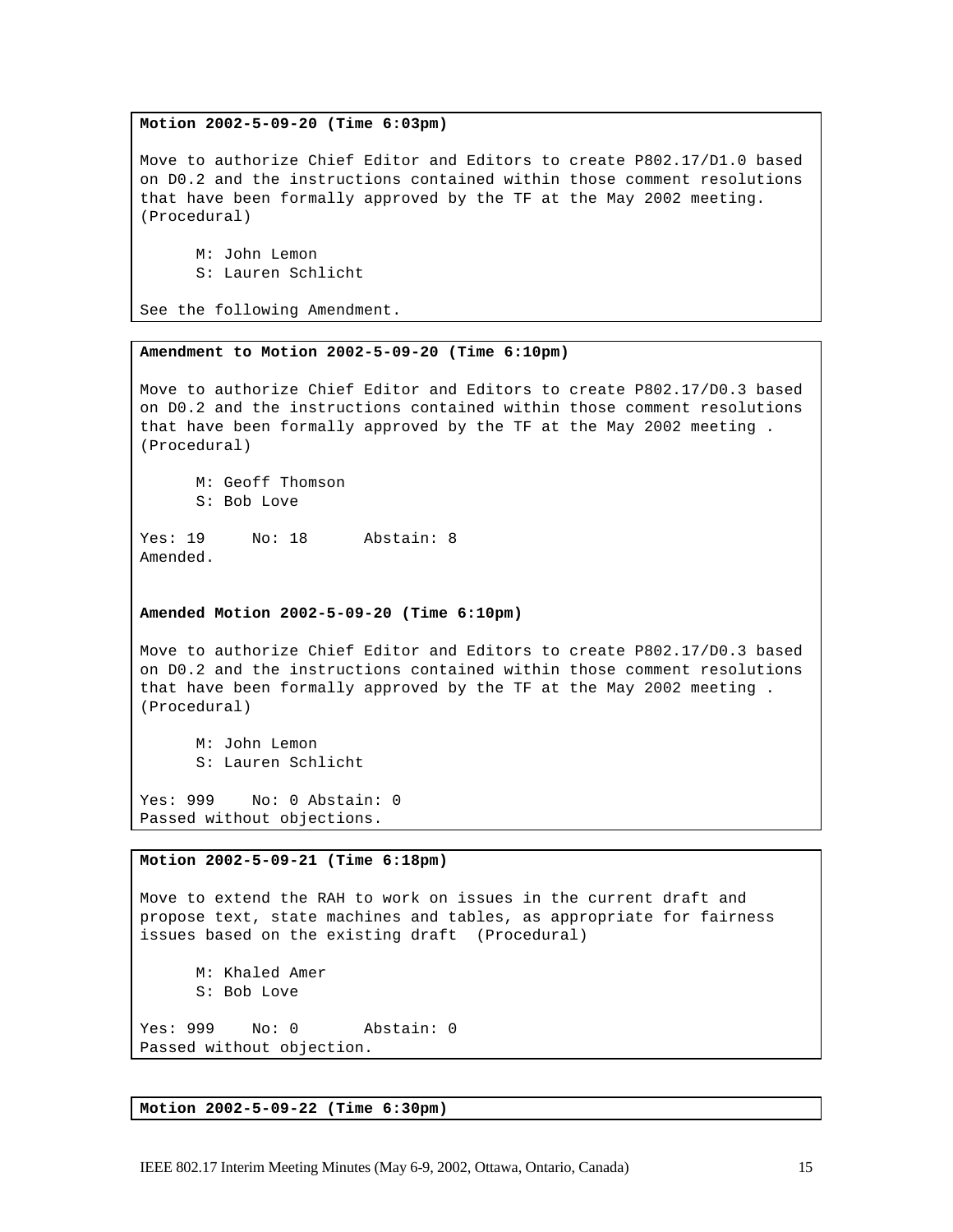Move to change the name of Clause 3 from "Terms and Definitions" to "Terms, Definitions and Notation." (Procedural) M: Bob Sultan S: Bob Love Yes: 999 No: 0 Abstain: 0 Passed without objection.

6:30pm: End of May 2002 Interim Meeting.

## **Appendix: Attendance List (Total: 72)**

| #             |               | (Attendees)    |
|---------------|---------------|----------------|
| 1             | Thomas        | Alexander      |
| $\mathcal{D}$ | Khaled        | Amer           |
| 3             | Constantinos  | <b>Bassias</b> |
| 4             | Med           | Belhadj        |
| 5             | Prasenjit     | Biswas         |
| 6             | Rhett         | Brikovskis     |
| 7             | Leon          | Bruckman       |
| 8             | Collier       | Buffingtion    |
| 9             | Italo         | Busi           |
| 10            | Robert        | Castellano     |
| 11            | Babu          | Chilukuri      |
| 12            | John          | Coulter        |
| 13            | William       | Dai            |
| 14            | Steve         | Dool           |
| 15            | Hesham        | Elbakoury      |
| 16            | Joshua        | Etkin          |
| 17            | Jason         | Fan            |
| 18            | Anoop         | Ghanwani       |
| 19            | Richard       | Harvey         |
| 20            | John          | Hawkins        |
| 21            | $\text{Carl}$ | Hayssen        |
| 22            | Asif          | Hazarika       |
| 23            | Shawn         | Holiday        |
| 24            | Marc          | Holness        |
| 25            | Chang         | Huang          |
| 26            | Wai-Chau      | Hui            |
| 27            | David         | James          |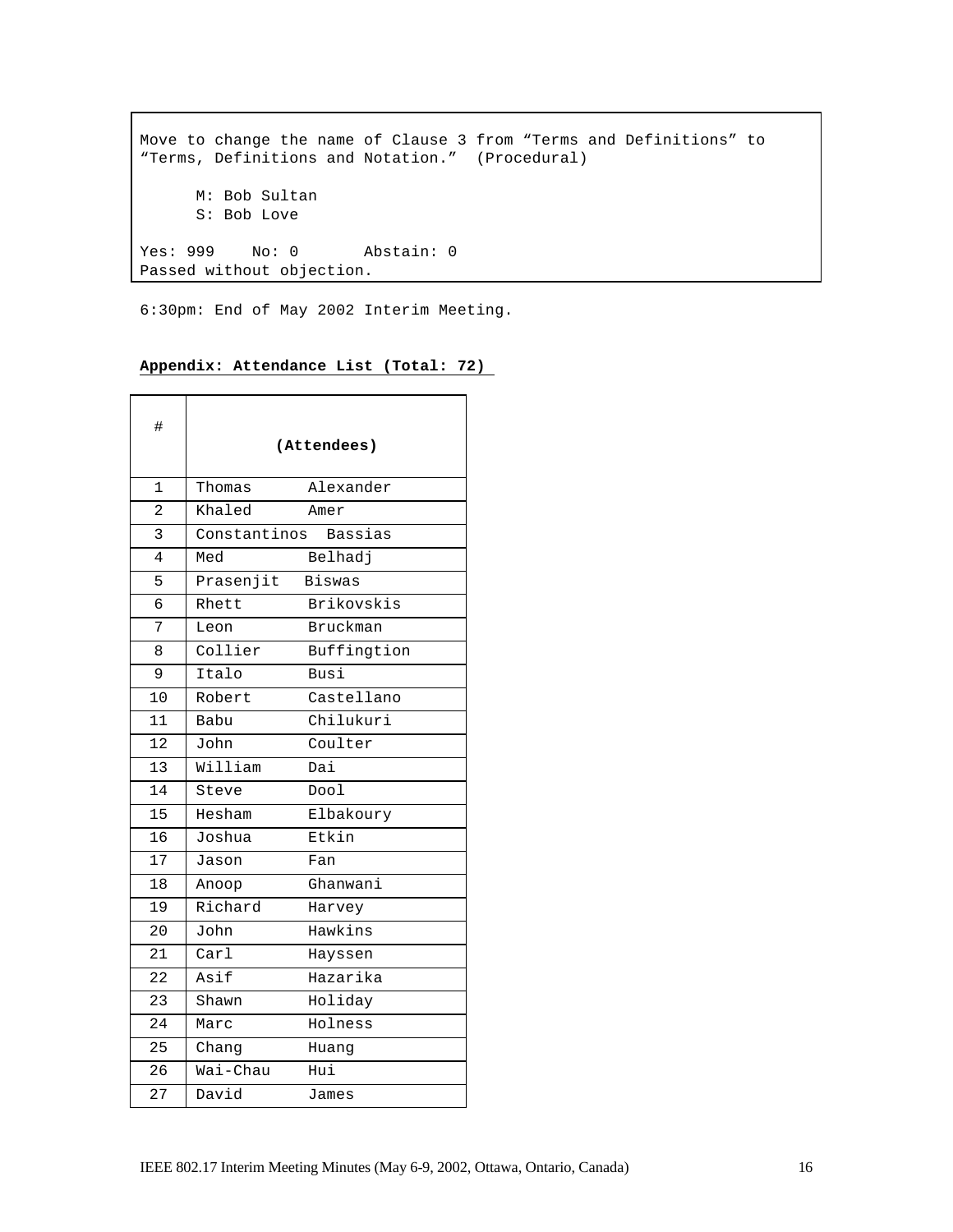| #  |                 | (Attendees) |
|----|-----------------|-------------|
| 28 | Pankaj          | Jha         |
| 29 | Bruce<br>В      | Johnson     |
| 30 | Peter           | Jones       |
| 31 | Jim             | Kao         |
| 32 | Michael         | Kelsen      |
| 33 | Еd              | Knightly    |
| 34 | Byoung-Joon(BJ) | Lee         |
| 35 | Chuck           | Lee         |
| 36 | John            | Lemon       |
| 37 | Jeremy          | Lin         |
| 38 | Robert D.       | Love        |
| 39 | Dave            | Meyer       |
| 40 | Li              | Mo          |
| 41 | Jim             | Mollenauer  |
| 42 | Gal             | Mor         |
| 43 | Fredrick        | Olsson      |
| 44 | Fredrik         | Orava       |
| 45 | Glenn           | Parsons     |
| 46 | Chip            | Paryzek     |
| 47 | Diane           | Patton      |
| 48 | Harry           | Peng        |
| 49 | Komal           | Rathi       |
| 50 | Mike            | Reynolds    |
| 51 | Gady            | Rosenfeld   |
| 52 | Luis            | Rovira      |
| 53 | Nirmal          | Saxena      |
| 54 | Lauren          | Schlicht    |
| 55 | Jon             | Schuringa   |
| 56 | Raj             | Sharma      |
| 57 | <b>Bob</b>      | Sultan      |
| 58 | Michael         | Takefman    |
| 59 | Geoffrey        | Thompson    |
| 60 | Ali             | Tohidi      |
| 61 | Necdet          | Uzun        |
| 62 | Harmen<br>$R$ . | Van<br>As   |
| 63 | Kanaiya         | Vasani      |
| 64 | Nader           | Vijeh       |
| 65 | Steven          | Wood        |
| 66 | Donghui         | Xie         |